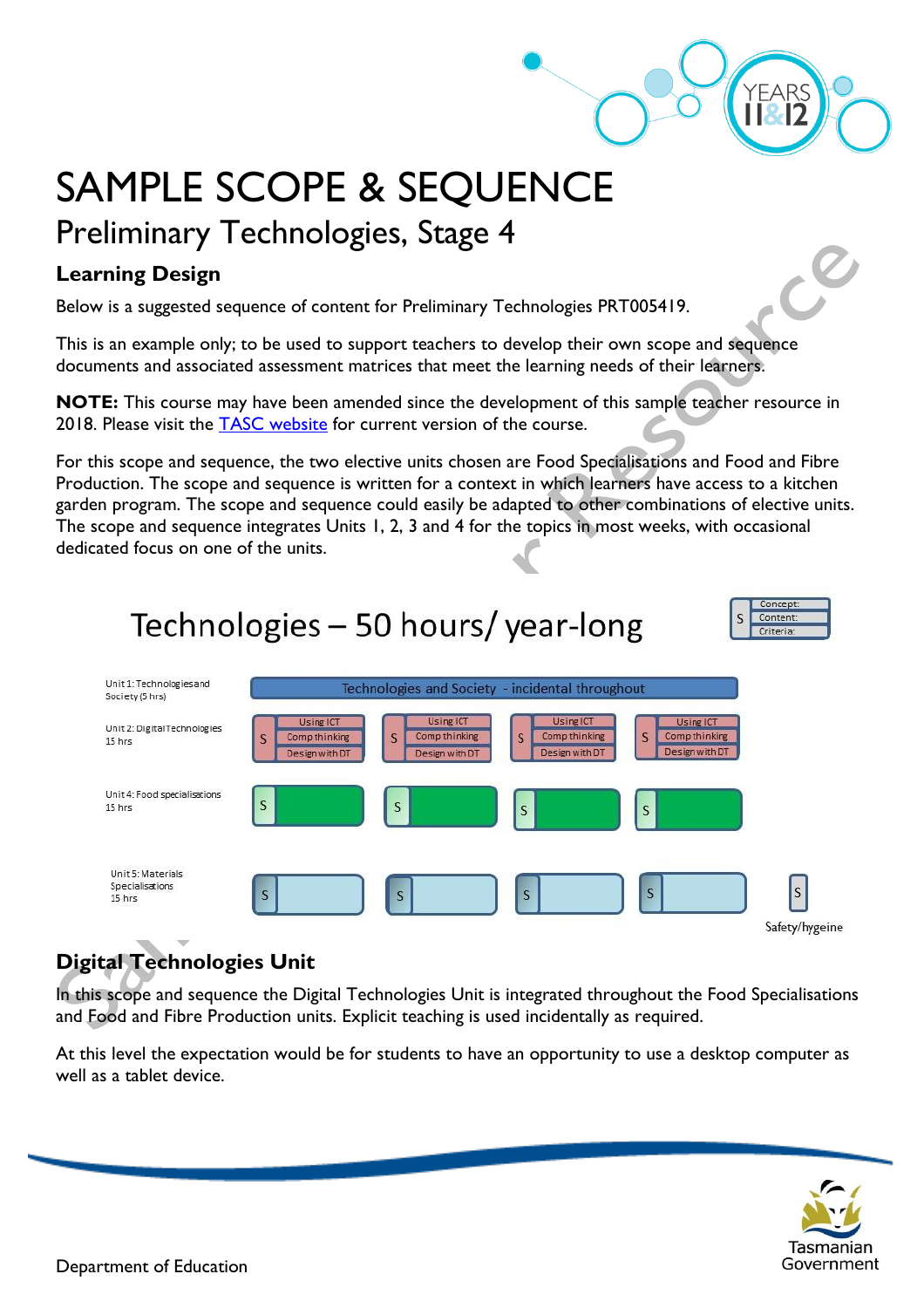In some cases, a tablet device may be more suitable particularly when an image or video needs to be captured and stored.

The software (in the form of mobile apps) on a tablet device are usually discoverable on the home screen identified by a distinctive icon.

On a desktop computer a short cut to relevant software programs may be provided on the home screen.

#### Digital Systems

- Common digital systems relevant to the elective units desktop and/or tablet computer; digital camera
- Familiar software desktop applications word processor, email, presentation software, simple image editing software
- Use of familiar software through modelling and repetition

#### Data and information

- Explore everyday data personal class data as an intro; collecting data about
- Sort and present data explore ways to sort data to look for patterns and present the data
- Represent data in different ways –explore ways to represent data in different ways using relevant software
- Collect data provide opportunities for learners to collect class data to answer a question using a relevant context, for example, collecting data about seedling growth, collecting data about learner preferences in relation to the foods prepared and sampled.

#### Creating Digital Solutions

- Follow teacher provided instructions
- Describe a sequence sequence instructions to complete a familiar task, for example, washing hands for hygiene; making a sandwich; weeding a garden bed.

#### **Term 1**

- Harmony Day 21 March<https://www.harmony.gov.au/>
	- Opportunity to share foods from different cultures represented within the learner or school community cohort
- **Easter** 
	- Opportunity to discuss traditional foods and make Easter gifts

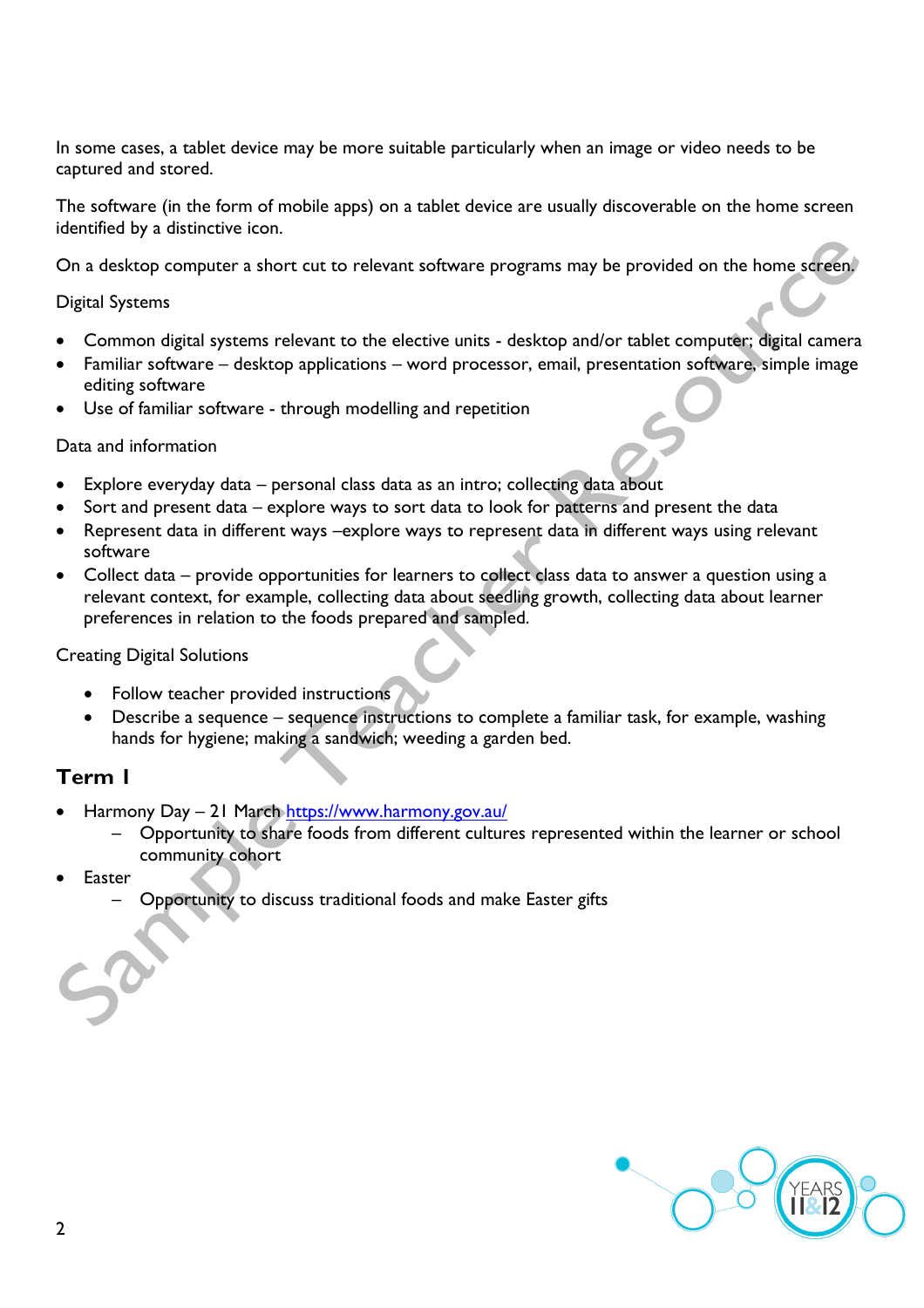| <b>Topic</b><br>Week                                                       | <b>Activities</b>                                                                                                                                                                                                                                                                                                                                                                                                                                                                                                                                                                                                                                                                                                                                                                                          | <b>Content</b><br><b>Addressed</b>                                                                              | <b>Criteria</b><br><b>Assessed</b> |
|----------------------------------------------------------------------------|------------------------------------------------------------------------------------------------------------------------------------------------------------------------------------------------------------------------------------------------------------------------------------------------------------------------------------------------------------------------------------------------------------------------------------------------------------------------------------------------------------------------------------------------------------------------------------------------------------------------------------------------------------------------------------------------------------------------------------------------------------------------------------------------------------|-----------------------------------------------------------------------------------------------------------------|------------------------------------|
| Introduction<br>- what<br>technologies<br>do you<br>already use?           | Intro to kitchen and garden environments,<br>incorporating<br>safety<br>hygiene<br>garden – characteristics of available plants<br>or tools; demo and practice use of tools,<br>explore plants using senses<br>Technologies learning journal<br>visual diary and/or digital journal application<br>$\bullet$<br>learners supported to create cover page<br>with the course name, their name and the<br>year (manually or digitally)                                                                                                                                                                                                                                                                                                                                                                        | Unit I:<br>Technologies and<br>Society<br>how people<br>use and<br>develop<br>technologies<br>to meet<br>needs. | <b>CI</b><br>C <sub>3</sub>        |
| $\overline{2}$<br>What will<br>we make<br>for a healthy<br>snack<br>today? | <b>KITCHEN:</b><br>Focus: fruit salad is a designed solution that<br>$\bullet$<br>can be a healthy snack or dessert.<br>Hygiene/safety reminders<br>$\bullet$<br>food properties - colour, taste, texture,<br>changes of texture through e.g. mashing<br>bananas, stewing apples or apricots<br>food production skills - peeling and cutting<br>$\bullet$<br>taste test - personal preferences - use a<br>$\bullet$<br>data collection sheet to list fruits tried and a<br>rating using a 5-point scale (like a lot, like,<br>not sure, don't like, strongly dislike)<br>prepare own fruit salad using at least 3 fruits<br>eat together<br>Teacher models collation and<br>representation of taste test data<br>(journal entry - photos/text/video of<br>process of learners producing own fruit<br>salad | Unit 3: Food<br>specialisations<br>knowledge<br>and<br>understanding<br>process and<br>production<br>skills     | C <sub>2</sub><br>C <sub>3</sub>   |

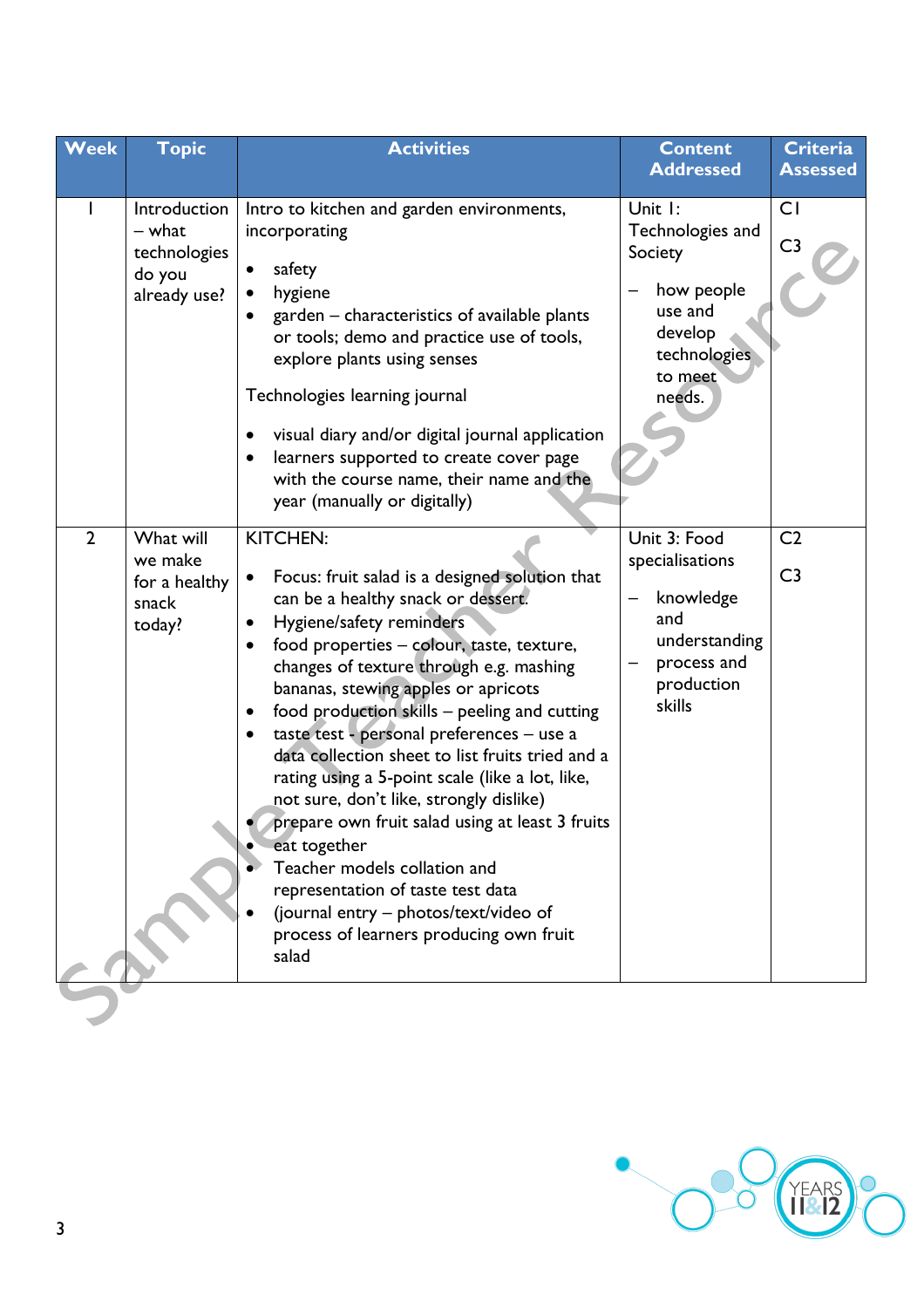| Week           | <b>Topic</b>                                                                               | <b>Activities</b>                                                                                                                                                                                                                                                                                                                                                                                                                                                                                         | <b>Content</b><br><b>Addressed</b>                                                                                                                                                                           | <b>Criteria</b><br><b>Assessed</b>            |
|----------------|--------------------------------------------------------------------------------------------|-----------------------------------------------------------------------------------------------------------------------------------------------------------------------------------------------------------------------------------------------------------------------------------------------------------------------------------------------------------------------------------------------------------------------------------------------------------------------------------------------------------|--------------------------------------------------------------------------------------------------------------------------------------------------------------------------------------------------------------|-----------------------------------------------|
| 3              | From little<br>things big<br>things grow                                                   | <b>CLASSROOM</b><br>Demo and explore: revisit plant foods as<br>whole, cut up for prepared dishes (in season<br>vegetables and fruit), seeds (supported by<br>video/posters showing whole plant e.g.<br>apples and tomatoes)<br><b>GARDEN</b><br>Garden activity - we need to sow seeds to<br>grow plants – sowing seeds for crops e.g.<br>leafy greens<br>(journal entry – how did we sow the seeds?)                                                                                                    | Unit 4: Food and<br>fibre production<br>knowledge<br>and<br>understanding<br>Unit 4: Food and<br>fibre production<br>processes<br>and<br>production<br>skills                                                | CI<br>C <sub>2</sub><br>C3                    |
| $\overline{4}$ | How can<br>we use<br>digital<br>technologies<br>to gather<br>data and tell<br>our stories? | <b>CLASSROOM</b><br>Use slides and adapted lesson sequence to<br>explore the idea of data - What is data?<br>slideshow and lesson sequence<br>Learners make a list of their own personal<br>$\bullet$<br>data in journal - name, address, phone<br>number, email, work (student)<br>Learners supported to add this information<br>$\bullet$<br>to a templated digital personal profile<br><b>GARDEN</b><br>Visit garden to undertake maintenance and<br>collect data on seedling growth (date,<br>height) | Unit 2 - Digital<br><b>Technologies</b><br>knowledge<br>and<br>understanding<br>processes<br>and<br>production<br>skills<br>Unit 4: Food and<br>fibre production<br>processes<br>and<br>production<br>skills | <b>CI</b><br>C <sub>2</sub><br>C <sub>3</sub> |
|                |                                                                                            |                                                                                                                                                                                                                                                                                                                                                                                                                                                                                                           |                                                                                                                                                                                                              |                                               |

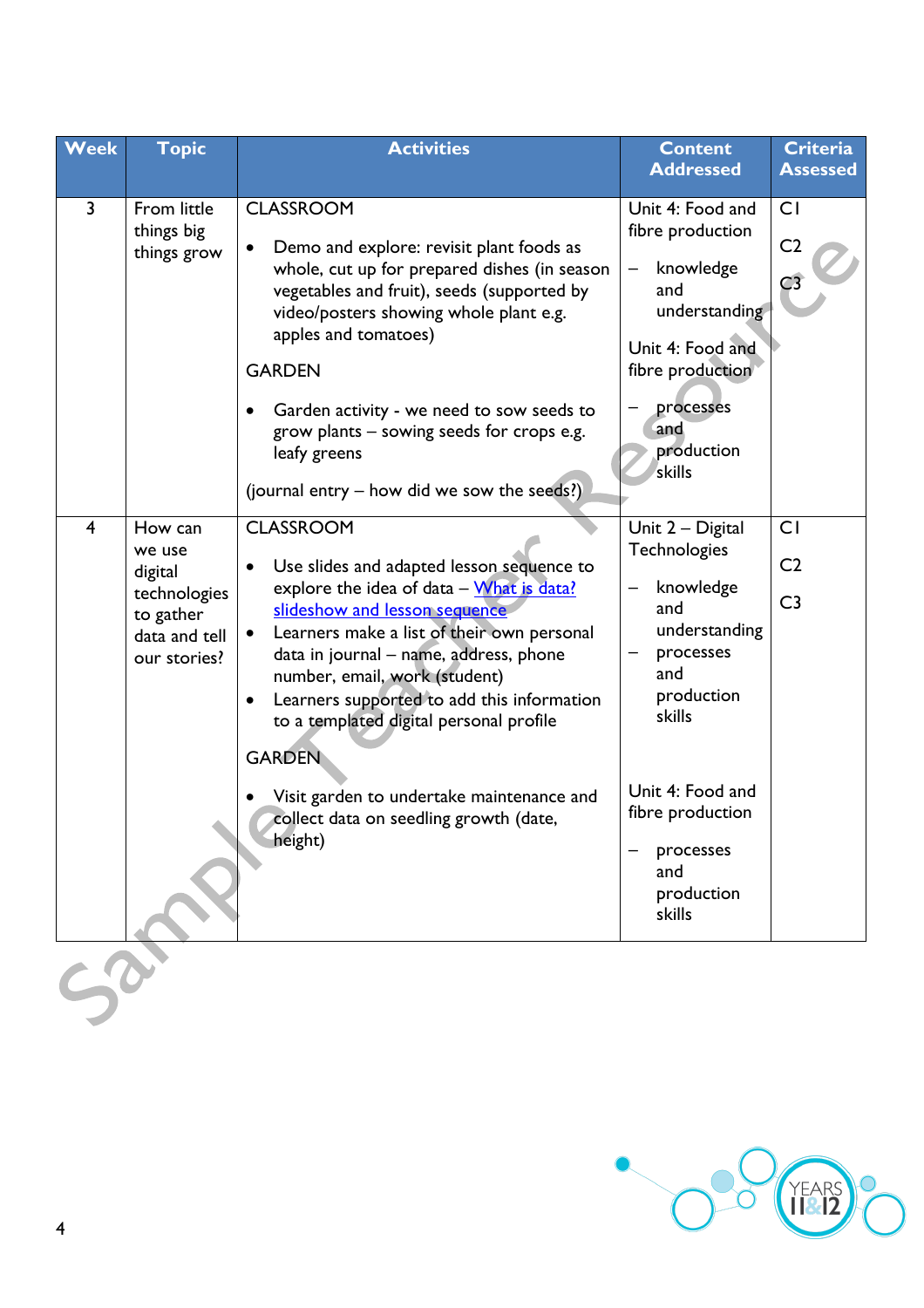| <b>Week</b> | <b>Topic</b>                                             | <b>Activities</b>                                                                                                                                                                                                                                                                                                                                                                                                                                                                | <b>Content</b>                                                                                                                                                                                                                                      | <b>Criteria</b>                               |
|-------------|----------------------------------------------------------|----------------------------------------------------------------------------------------------------------------------------------------------------------------------------------------------------------------------------------------------------------------------------------------------------------------------------------------------------------------------------------------------------------------------------------------------------------------------------------|-----------------------------------------------------------------------------------------------------------------------------------------------------------------------------------------------------------------------------------------------------|-----------------------------------------------|
|             |                                                          |                                                                                                                                                                                                                                                                                                                                                                                                                                                                                  |                                                                                                                                                                                                                                                     |                                               |
| 5           | What will<br>we make<br>for a healthy<br>snack<br>today? | <b>KITCHEN</b><br>Smoothies<br>https://www.allrecipes.com/video/4290/basic-<br>fruit-smoothie/<br>https://www.youtube.com/watch?v=YuDhbLQtt<br>2k<br>https://www.youtube.com/watch?v=CJN1n3fld<br>$\mathbf{A}$<br>Demonstrate searching online for images of<br>smoothies<br>Learners assist to cut up fruit for freezing -<br>$\bullet$<br>for use next week<br><b>GARDEN</b><br>when seedlings become large enough, we<br>$\bullet$<br>need to transplant them                 | <b>Addressed</b><br>Unit 3: Food<br>specialisations<br>knowledge<br>and<br>understanding<br>process and<br>production<br>skills)<br>Unit 4 - Food<br>and fibre<br>production<br>knowledge<br>and<br>understanding<br>processes<br>and<br>production | <b>Assessed</b><br>CI<br>C <sub>2</sub><br>C3 |
|             |                                                          | collect data on seedling height<br>٠                                                                                                                                                                                                                                                                                                                                                                                                                                             | skills                                                                                                                                                                                                                                              |                                               |
| 6           | What will<br>we make<br>for a healthy<br>snack<br>today? | <b>KITCHEN</b><br><b>Guacamole</b><br>$\bullet$<br>Separate into batches and try different<br>$\bullet$<br>flavours and different dipping foods (corn<br>chips, carrot and celery sticks)<br>Record individual preferences on sheet -<br>attach in journal<br>Add individual data about preferences to<br>class data display (sticky dots or colour in<br>squares on grid)<br>Discussion of data display<br><b>GARDEN</b><br>Maintenance tasks<br>Gather data on seedling height | Unit 3<br>Unit 2<br>Unit 4                                                                                                                                                                                                                          | CI<br>C <sub>2</sub><br>C <sub>3</sub>        |

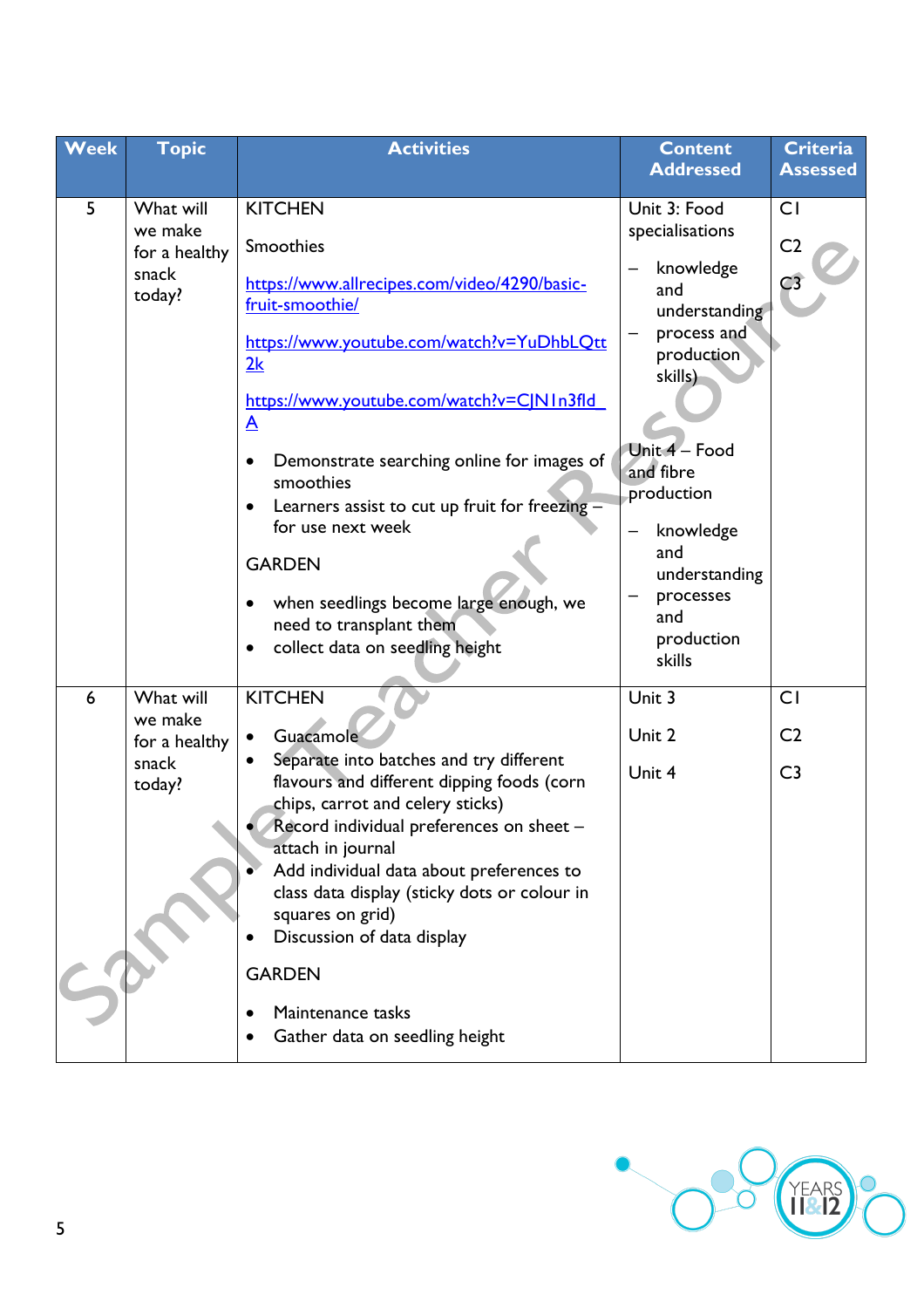| Week                | <b>Topic</b>                                                        | <b>Activities</b>                                                                                                                                                                                                                                                                                                                                                                                    | <b>Content</b><br><b>Addressed</b>                                                                                                                                                                                         | Criteria<br><b>Assessed</b>            |
|---------------------|---------------------------------------------------------------------|------------------------------------------------------------------------------------------------------------------------------------------------------------------------------------------------------------------------------------------------------------------------------------------------------------------------------------------------------------------------------------------------------|----------------------------------------------------------------------------------------------------------------------------------------------------------------------------------------------------------------------------|----------------------------------------|
|                     |                                                                     |                                                                                                                                                                                                                                                                                                                                                                                                      |                                                                                                                                                                                                                            |                                        |
| $\overline{7}$<br>8 | What will<br>we make<br>for a healthy<br>snack<br>today?<br>What is | <b>KITCHEN</b><br>Muffins – savoury and sweet<br>$\bullet$<br><b>GARDEN</b><br>Maintenance tasks<br>$\bullet$<br>Gather data on seedling height<br>$\bullet$<br><b>EXCURSION</b>                                                                                                                                                                                                                     | Unit 4: Food and                                                                                                                                                                                                           | <b>CI</b><br>C <sub>2</sub><br>C!      |
|                     | growing<br>now?                                                     | to local farm, orchard or nursery to view<br>food production processes (lots of photos<br>taken).<br><b>OR</b><br>Full session in garden<br>$\bullet$                                                                                                                                                                                                                                                | <b>Fibre Production</b><br>knowledge<br>and<br>understanding                                                                                                                                                               | C <sub>2</sub><br>C <sub>3</sub>       |
| 9                   | Excursion<br>follow up                                              | <b>CLASSROOM</b><br>Slideshow of photos taken at excursion<br>$\bullet$<br>Learners vote on preferred snack to<br>$\bullet$<br>prepare next week from the 5 prepared this<br>term.<br>Journal entry about excursion to farm or<br>$\bullet$<br>garden session<br><b>GARDEN</b><br>Garden - when plants become large enough,<br>they can be planted in the garden.<br>Gather data on seedling height. | Unit 2: Digital<br>Technologies<br>digital<br>systems<br>(slideshow)<br>data and<br>information<br>Unit 4: Food and<br><b>Fibre Production</b><br>knowledge<br>and<br>understanding<br>process and<br>production<br>skills | CI<br>C <sub>2</sub><br>C <sub>3</sub> |
|                     |                                                                     |                                                                                                                                                                                                                                                                                                                                                                                                      |                                                                                                                                                                                                                            |                                        |

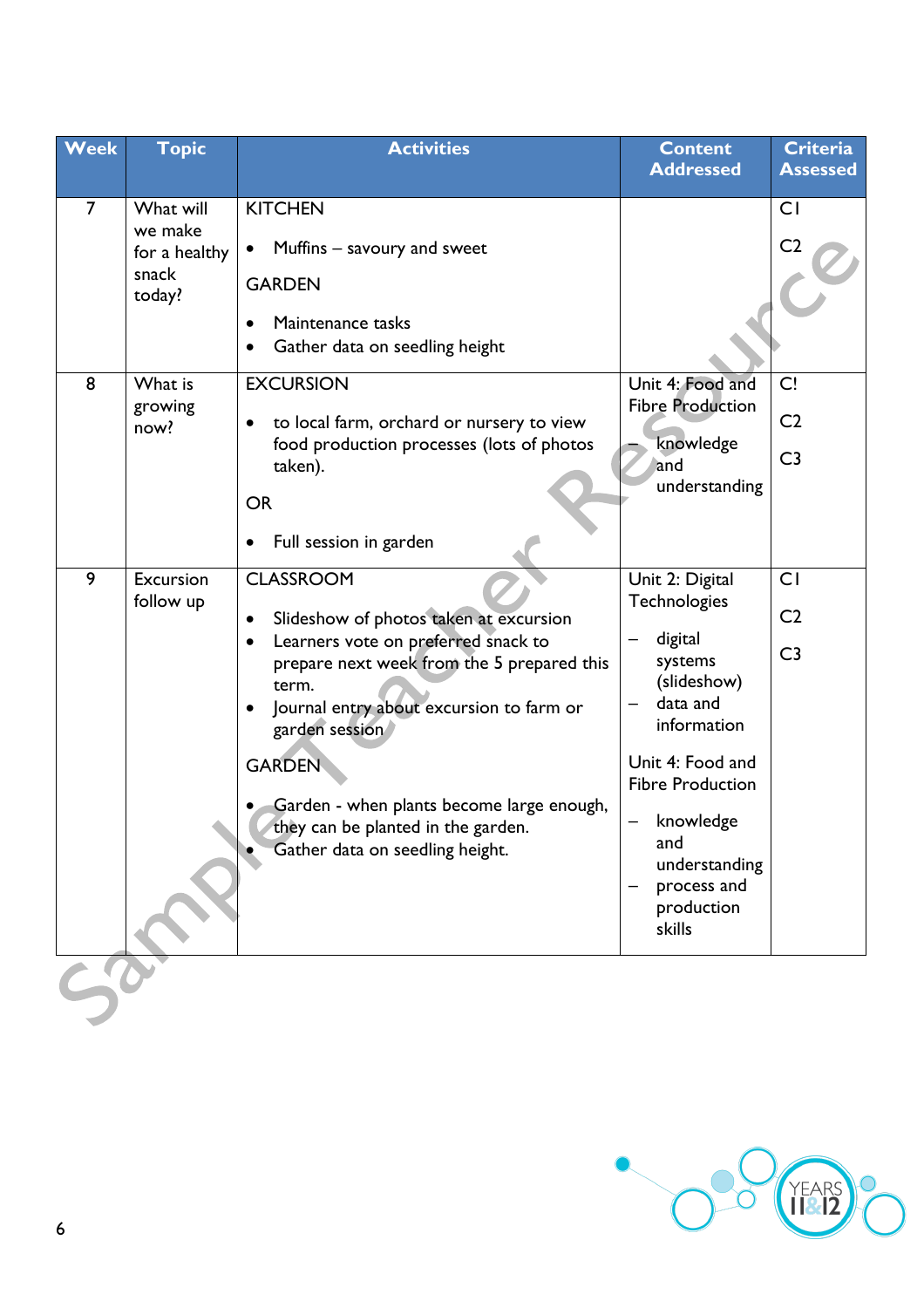| <b>Week</b>  | <b>Topic</b> | <b>Activities</b>                                                                                                                                                                                                                                                                                    | <b>Content</b><br><b>Addressed</b> | <b>Criteria</b><br><b>Assessed</b> |
|--------------|--------------|------------------------------------------------------------------------------------------------------------------------------------------------------------------------------------------------------------------------------------------------------------------------------------------------------|------------------------------------|------------------------------------|
| 10           |              | <b>KITCHEN</b><br>Chosen snack determined last week<br>Learners co-actively make snack<br>Reflective entry in journal - learners<br>supported to create their own slideshow of<br>what they learned this term (choosing up to<br>5 photos from class set)<br>Eat together and celebrate end of term. |                                    | C <sub>1</sub><br>C <sub>2</sub>   |
| <b>Break</b> |              |                                                                                                                                                                                                                                                                                                      |                                    |                                    |
| <b>Break</b> |              |                                                                                                                                                                                                                                                                                                      |                                    |                                    |

## **Term 2**

NAIDOC week – last week of term [https://www.naidoc.org.au](https://www.naidoc.org.au/)

- opportunity to learn about Aboriginal foods and ways of growing and using food and fibre e.g. wattle seeds, pepperberry, saltbush; string making http://www.nita.education/
- the Orb has a section on Fibre which is rich in information about Aboriginal use of fibres [https://fibres.theorb.tas.gov.au](https://fibres.theorb.tas.gov.au/)

| Week | Unit and<br><b>Topic</b> | <b>Activities</b>                                                                                                                                                                                                                                                                                                                                                                                                                                                                                              | Content<br>Addressed                                                                            | Criteria<br><b>Assessed</b>                        |
|------|--------------------------|----------------------------------------------------------------------------------------------------------------------------------------------------------------------------------------------------------------------------------------------------------------------------------------------------------------------------------------------------------------------------------------------------------------------------------------------------------------------------------------------------------------|-------------------------------------------------------------------------------------------------|----------------------------------------------------|
|      | What's<br>happening?     | Introduce term - review what was learned<br>$\bullet$<br>in Term I<br>Garden and kitchen – tools and<br>equipment; techniques; processes. Use<br>photos mounted on sheets paper to<br>identify<br>Collate these in a class display using<br>Smart Art in MS Word (teacher demo)<br>Visit garden and attend to maintenance<br>tasks.<br>Collect data (photos) of what is growing at<br>$\bullet$<br>present<br>Term 2 program – countdown to NAIDOC<br>week<br>Handout of term plan for attaching in<br>journal | Unit $\mathsf{I}$ :<br>Technology and<br>Society<br>Unit 3: Food and<br><b>Fibre Production</b> | C <sub>I</sub><br>C <sub>2</sub><br>C <sub>3</sub> |

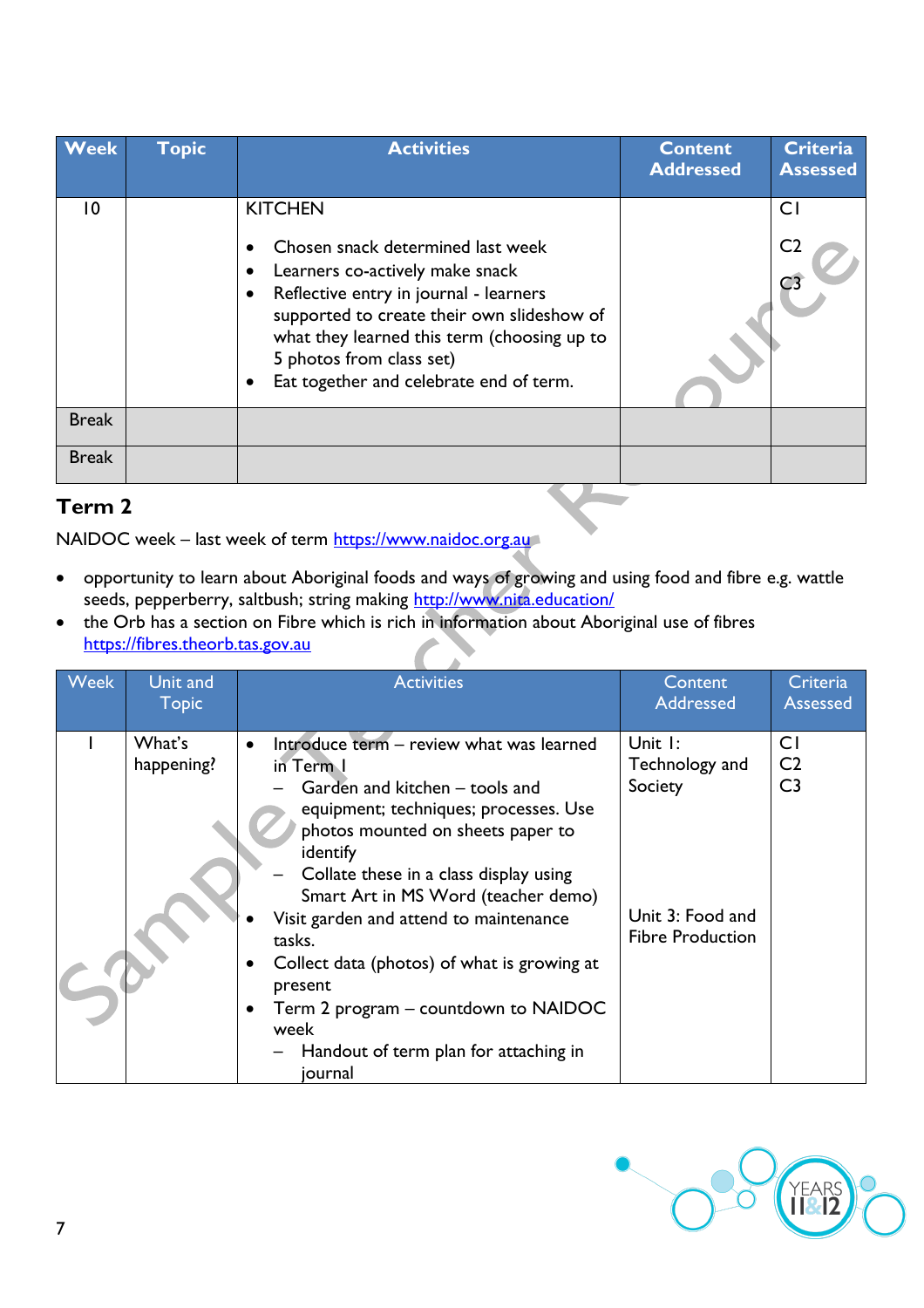| Week            | Unit and             | <b>Activities</b>                                            | Content                 | Criteria                    |
|-----------------|----------------------|--------------------------------------------------------------|-------------------------|-----------------------------|
|                 | <b>Topic</b>         |                                                              | Addressed               | <b>Assessed</b>             |
| $\overline{2}$  |                      | <b>KITCHEN</b>                                               |                         |                             |
|                 | What will<br>we make | Focus: salad sandwiches are designed solutions               | Unit 3: Food            | <b>CI</b><br>C <sub>2</sub> |
|                 | for lunch            | that can help keep us healthy.                               | specialisations         |                             |
|                 | today and            | setting up - safety and hygiene reminders                    |                         |                             |
|                 | why?                 | identify and sample a range of protein fillings<br>$\bullet$ |                         |                             |
|                 |                      | identify and sample a range of vegetable<br>$\bullet$        |                         |                             |
|                 |                      | fillings                                                     |                         |                             |
|                 |                      | identify and sample a range of breads and<br>$\bullet$       |                         |                             |
|                 |                      | rice cakes                                                   |                         |                             |
|                 |                      | learners suggest how sandwiches are made<br>$\bullet$        |                         |                             |
|                 |                      | demonstration of general sandwich making<br>$\bullet$        |                         |                             |
|                 |                      | steps - also available as visual sequence                    |                         |                             |
|                 |                      | learners choose own combination of bread                     |                         |                             |
|                 |                      | and fillings with at least one protein and one               |                         |                             |
|                 |                      | vegetable                                                    |                         |                             |
|                 |                      | eating together                                              |                         |                             |
|                 |                      | packing up                                                   |                         |                             |
|                 |                      | (journal entry -how did we make our sandwich?                |                         |                             |
|                 |                      | photos/text/video of steps in process)                       |                         |                             |
| $\overline{3}$  | What is              | <b>KITCHEN</b>                                               | Unit 3: Food            | C <sub>I</sub>              |
|                 | bush                 | demonstration and sampling of some                           | specialisations         | C <sub>2</sub>              |
|                 | tucker?              | bush tucker foods - invited guest from                       |                         |                             |
|                 |                      | local Aboriginal community if available<br><b>GARDEN</b>     | Unit 4: Food and        |                             |
|                 |                      | How do we build and maintain worm farm?                      | <b>Fibre Production</b> |                             |
| $4 - 9$         | What will            | <b>KITCHEN</b>                                               | Unit 3 - Food           | <b>CI</b>                   |
|                 | we make              | Simple tortilla pizzas                                       | specialisations         | C <sub>2</sub>              |
|                 | for lunch            | https://www.bbc.com/food/recipes/simple_tortill              |                         |                             |
|                 | today and            | <u>a pizza 67372</u>                                         |                         |                             |
|                 | why?                 | Revisit sandwiches using alternatives to                     |                         |                             |
|                 |                      | bread                                                        |                         |                             |
|                 |                      | More bush tucker                                             |                         |                             |
|                 |                      | etc                                                          |                         |                             |
|                 |                      | <b>GARDEN</b>                                                |                         |                             |
|                 |                      | How do we mulch and prepare soil?                            | Unit 4 - Food           |                             |
|                 |                      | What ongoing maintenance is needed?                          | and Fibre<br>Production |                             |
| $\overline{10}$ |                      | NAIDOC week celebration                                      |                         |                             |
| <b>Break</b>    |                      |                                                              |                         |                             |
|                 |                      |                                                              |                         |                             |
| <b>Break</b>    |                      |                                                              |                         |                             |

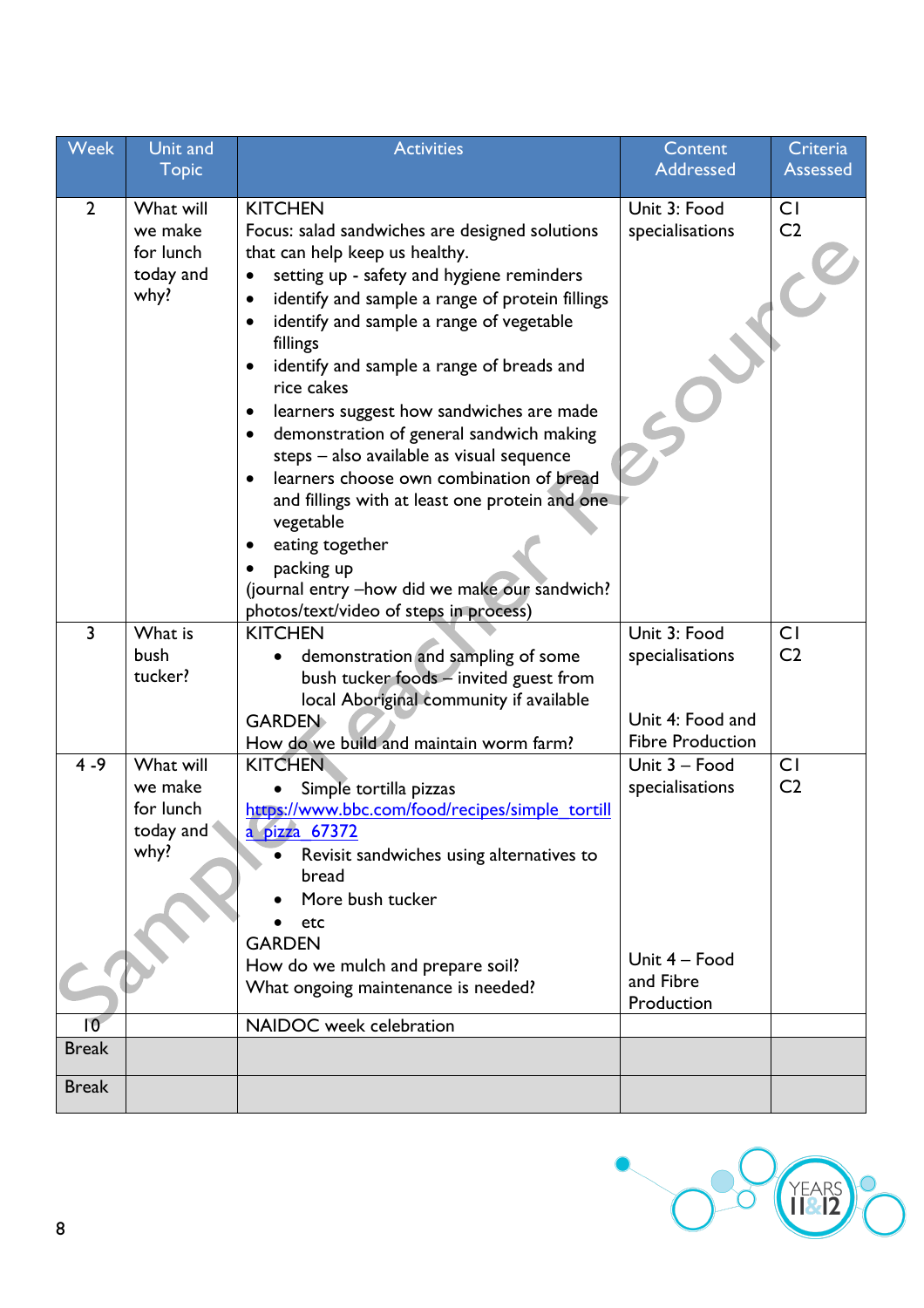## **Term 3**

- Winter term weather may impact on garden sessions
- Program needs to be adaptable
- Learners continue to expand their repertoire of recipes, experimenting with adaptations based on personal preferences and gathering and displaying class data about likes/dislikes using a variety of methods including use of digital technologies

| <b>Week</b>    | <b>Unit and</b>                                        | <b>Activities</b>                                                                                                                                                                                                                                                                                                                                                  | <b>Content</b>                                                               | <b>Criteria</b>                        |
|----------------|--------------------------------------------------------|--------------------------------------------------------------------------------------------------------------------------------------------------------------------------------------------------------------------------------------------------------------------------------------------------------------------------------------------------------------------|------------------------------------------------------------------------------|----------------------------------------|
|                | <b>Topic</b>                                           |                                                                                                                                                                                                                                                                                                                                                                    | <b>Addressed</b>                                                             | <b>Assessed</b>                        |
|                | Welcome<br>back                                        | KITCHEN/CLASSROOM<br>Review year highlights to date<br>$\bullet$<br>Preview this term<br><b>GARDEN</b><br>Audit garden - collect data to plan<br>$\bullet$<br>maintenance (photos)<br>Undertake immediate maintenance tasks                                                                                                                                        | Unit I<br>Unit <sub>2</sub><br>Unit 3<br>Unit 4                              | <b>CI</b><br>C <sub>2</sub>            |
| 2, 4, 6,<br>7  | What will<br>we make<br>for lunch<br>today and<br>why? | <b>KITCHEN</b><br>Focus: soup is warming and nutritious.<br>Pumpkin soup in microwave<br>Gather garnishes from herbs growing in<br>garden<br>Discussion and choice of garnishes - parsley,<br>$\bullet$<br>chives, cream<br>Serve with crusty bread<br>Eat together, freeze excess<br>Pack up<br>Journal entry - how did you prepare, cook<br>and serve your soup? | Unit 3 - Food<br>specialisations<br>Unit 4 - Food<br>and Fibre<br>Production | CI<br>C <sub>2</sub><br>C <sub>3</sub> |
| $\overline{3}$ | Plants need                                            | <b>GARDEN</b>                                                                                                                                                                                                                                                                                                                                                      | Unit 4                                                                       | CI                                     |
|                | ongoing<br>care to                                     | Maintenance tasks                                                                                                                                                                                                                                                                                                                                                  |                                                                              | C <sub>2</sub>                         |
|                | grow<br>healthily                                      | <b>GARDEN</b>                                                                                                                                                                                                                                                                                                                                                      | Unit 4                                                                       | CI                                     |
|                |                                                        | What do we need to prune now and how do<br>we prune it?                                                                                                                                                                                                                                                                                                            |                                                                              | C <sub>2</sub>                         |

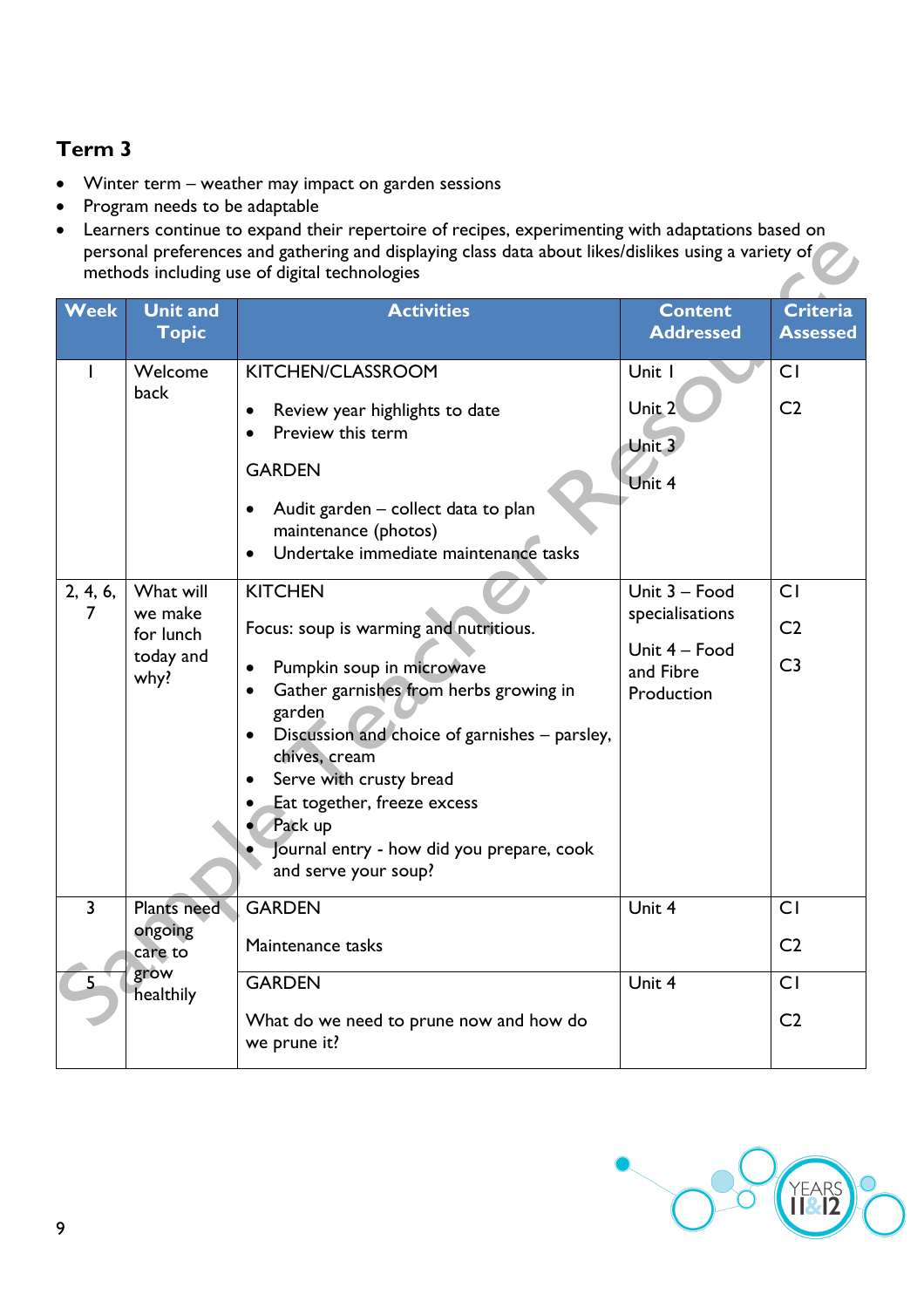| <b>Week</b>  | <b>Unit and</b><br><b>Topic</b> | <b>Activities</b>                                                                                                                        | <b>Content</b><br><b>Addressed</b> | <b>Criteria</b><br><b>Assessed</b> |
|--------------|---------------------------------|------------------------------------------------------------------------------------------------------------------------------------------|------------------------------------|------------------------------------|
| 8            |                                 | <b>GARDEN</b>                                                                                                                            | Unit 4                             | CI                                 |
|              |                                 | If we want food in summer then we have to<br>plant our crops now                                                                         |                                    | C <sub>2</sub>                     |
| 9            |                                 | <b>KITCHEN</b>                                                                                                                           | Unit 3                             | CI                                 |
|              |                                 | Co-actively plan a soup and bread lunch for<br>$\bullet$                                                                                 | Unit 2                             | C <sub>2</sub>                     |
|              |                                 | next week using frozen soup so everyone<br>has a choice<br>Consider inviting parents/carers - fill in<br>$\bullet$<br>digital invitation |                                    | C <sub>3</sub>                     |
|              |                                 | <b>GARDEN</b><br>Maintenance tasks                                                                                                       |                                    |                                    |
| 10           |                                 | <b>KITCHEN</b>                                                                                                                           | All units                          | CI, C2,<br>C <sub>3</sub>          |
|              |                                 | Learners allocated tasks to prepare meal,<br>$\bullet$<br>set table and welcome guests                                                   |                                    |                                    |
|              |                                 | Shared celebratory meal<br>$\bullet$                                                                                                     |                                    |                                    |
|              |                                 | End of term assessment                                                                                                                   |                                    |                                    |
| <b>Break</b> |                                 |                                                                                                                                          |                                    |                                    |
| <b>Break</b> |                                 |                                                                                                                                          |                                    |                                    |

### **Term 4**

Sanne

• end of year celebration or Christmas – explore food and food plants as gifts